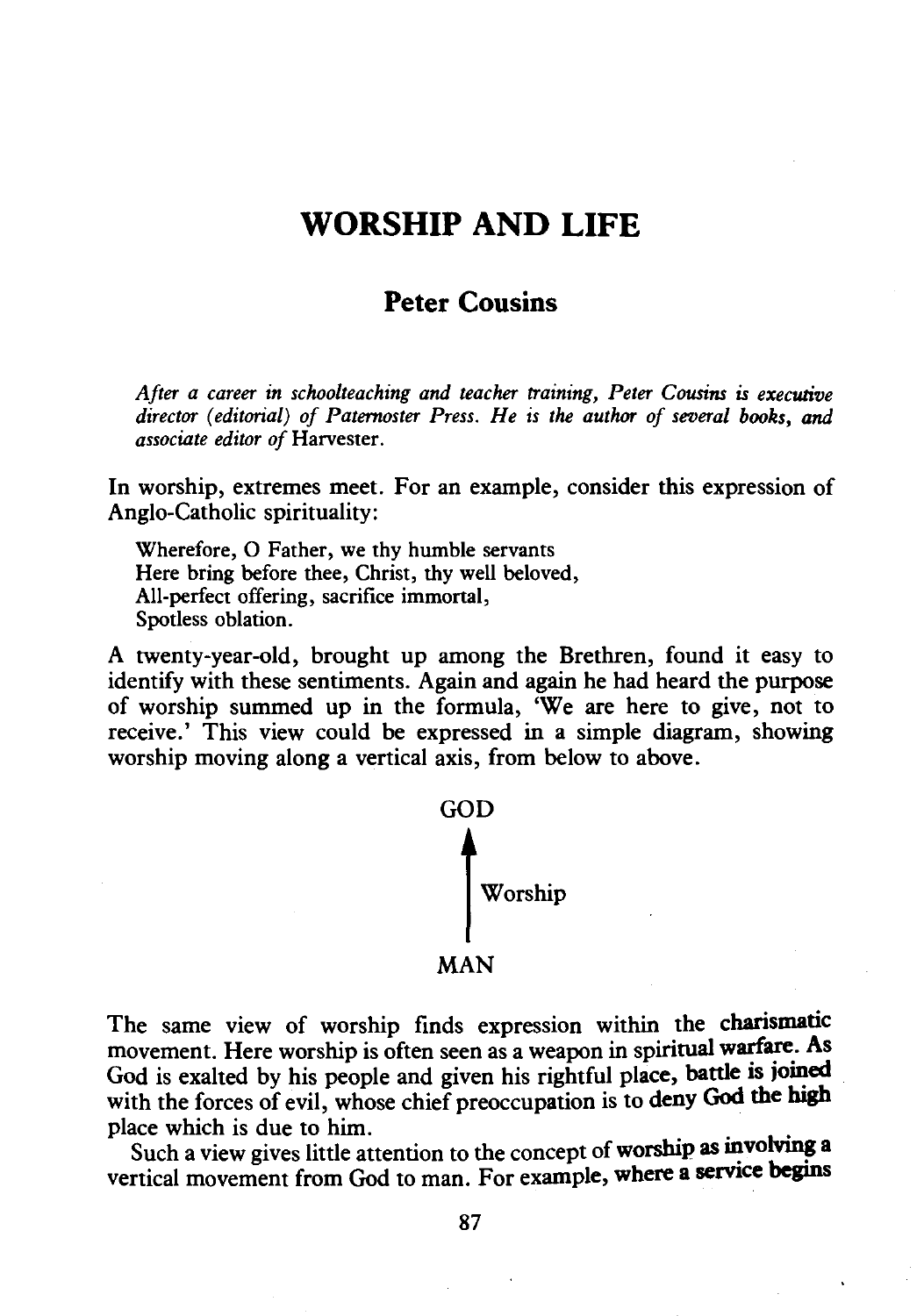with the offertory, the placing of the bread and the wine upon the altar, the clear implication is that worship is something given by man to God. Even where there is no ritual expressing this thought, a formula such as: 'We are here to give, not to receive' expresses a similar attitude.

In his discussion of 'Mission and Worship' in the *Dictionary of Liturgy*  and Worship,<sup>1</sup> I G Davies makes a similar point in a rather different way. He refers to the Old Testament understanding of Israel's vocation to be a holy people, and to express this holiness within their worship. Only thus can Israel become a 'light to the Gentiles'. In this connection,

The function of worship ... is to enable Israel to be holy; it is a means of sanctification for the Chosen People, who are set apart for the worship of Yahweh (Ex 19:6). The temple cultus is both the guarantee of the purity of Yahwism and the centre to which the nations are to come (Isa 2:2f). It will be noticed that Israel's vocation is interpreted centripetally; Israel is not sent to the nations; instead they are to come to it, attracted by its life and worship. In exact conformity with this, Israelite worship is similarly understood centripetally; it has its true centre in a single place, namely the Jerusalem temple, and it is to this that all the nations are to come.

A similar view is still influential today. Certainly it is true that in circles where a heavy emphasis is placed upon the concept of giving rather than receiving in worship, there has been considerable interest in Old Testament parallels. Once more we may quote an Anglo-Catholic example.

And now 0 Father, mindful of the love That bought us, once for all, on Calvary's tree, And having with us him that pleads above, We here present, we here spread forth to Thee, That only offering perfect in Thy eyes, The one true, pure, immortal sacrifice.

Elsewhere in the Christian church, not least among the Brethren, worship may be interpreted in terms of the various Levitical offerings. Such an understanding is undeniably faithful to one aspect of the Old Testament. Here we find an elaborate system of sacrifices and offerings which are unquestionably to be offered *to* God *by* man. But closer study shows that these offerings themselves form part of a pattern ordained by God himself. The sacrifice of Noah is offered in response to God's saving act in deliverance from the Flood. In just the same way, the construction of the tabernacle and the revelation of a divine pattern for sacrifice, occur, not only after the deliverance from Egypt, but also after Israel's disobedience at Sinai and their worship of the golden bull. Here the sacrificial system is seen as the gracious gift of God himself. The 'vertical' dimension of worship thus involves a double movement, from God to man in the first instance and from man to God in response.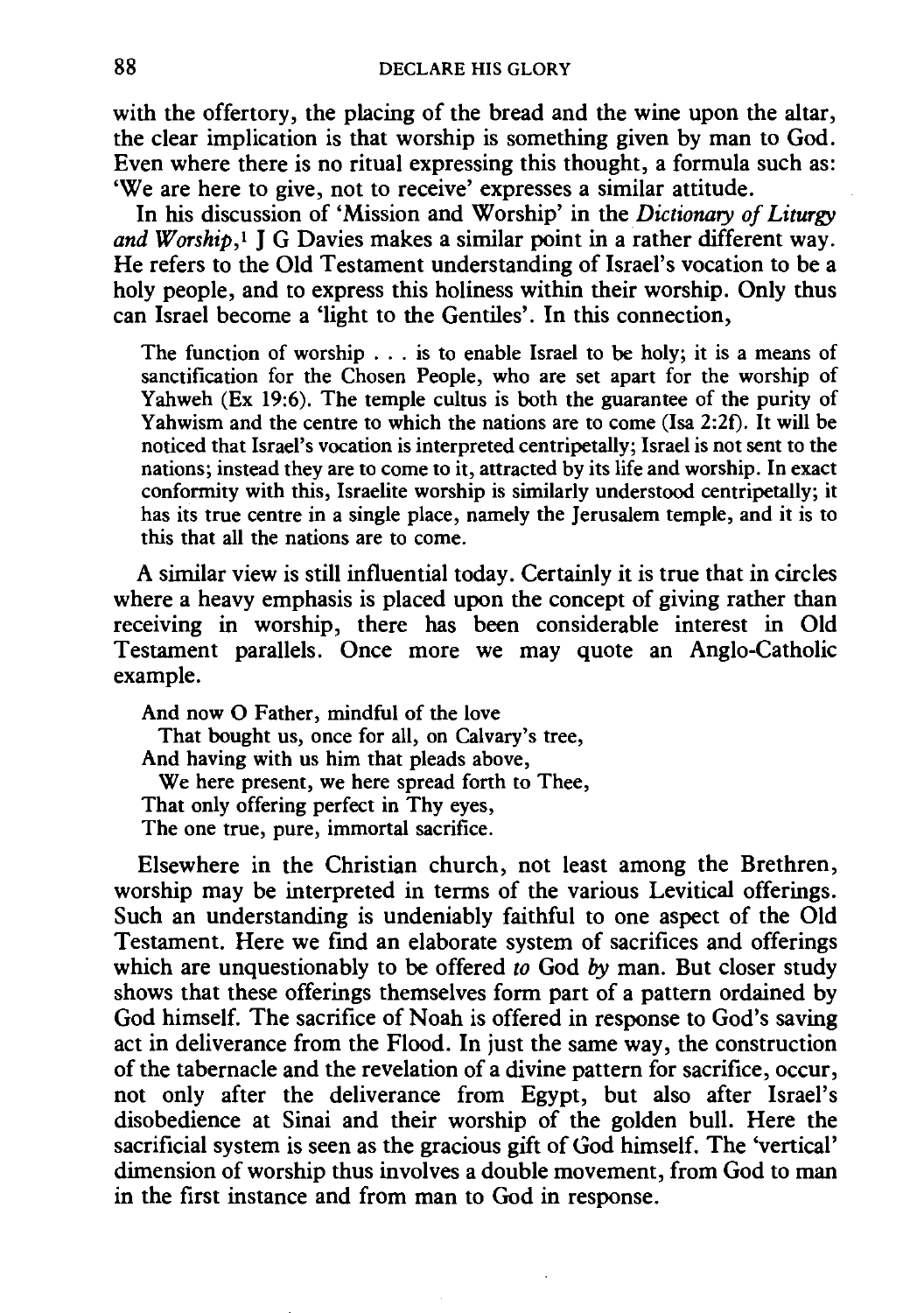

But the law was not concerned with the sacrificial system only. Israel's response to the saving love of God was to affect every detail of life: food, clothing, the family, agriculture-no aspect of human existence was untouched by the laws which were given by Yahweh in love when he revealed himself as Israel's saviour. Cultic activity in the temple and righteous living under the covenant were both equally a response to the gracious saving activity initiated by God himself. In Exodus 4:29-31, where God's people first hear the divine promises and learn that God is going to deliver them, they 'bow their heads in worship'. Worship is thus not only something offered by man to God, but also a response to what God offers to man. And it is expressed in a 'horizontal' dimension also, by the relationship of God's people to the world, to other believers, and to their fellow men and women.

It is not surprising that Israel tended to focus on the external, cultic aspects of worship. These were specific, limited and easily identified, and . it was always possible for an Israelite to fmd satisfaction in having performed them. But the prophets consistently opposed this tendency. They repeatedly emphasized the importance for God's people of keeping *all* his commandments (Deut 5:29), not only those relating to the cultus. Samuel strikes a note which resounds throughout the Old and New Testament alike, when he affirms that God wants obedience rather than sacrifice (1 Sam 15:22), an emphasis found also in Hosea (6:6) and on the lips of Jesus himself (Matt 9:13; 12:7). Such a response is unlimited. And who can claim success in loving his neighbour as himself?

Their concern for obedience within the covenant led the prophets to refer to worship divorced from obedience in terms which would be regarded as highly offensive today and certainly must have been so at the time when they spoke. Isaiah describes attending public worship as 'temple trampling' and says that God hates the cultus (Isa  $1:10-17$ ; cf Amos 5:21-24). Even more radical is Isaiah 58:1-7, where the practice of fasting is drastically reinterpreted. Here the specifically religious activity is emphatically displaced. True fasting, says the prophet, has nothing to do with religious observance. It means caring for the needy, and liberating poor people who are being oppressed. In these verses the 'religious' activity of fasting has been re-expressed in ethical terms and the vertical

CBRF 39-6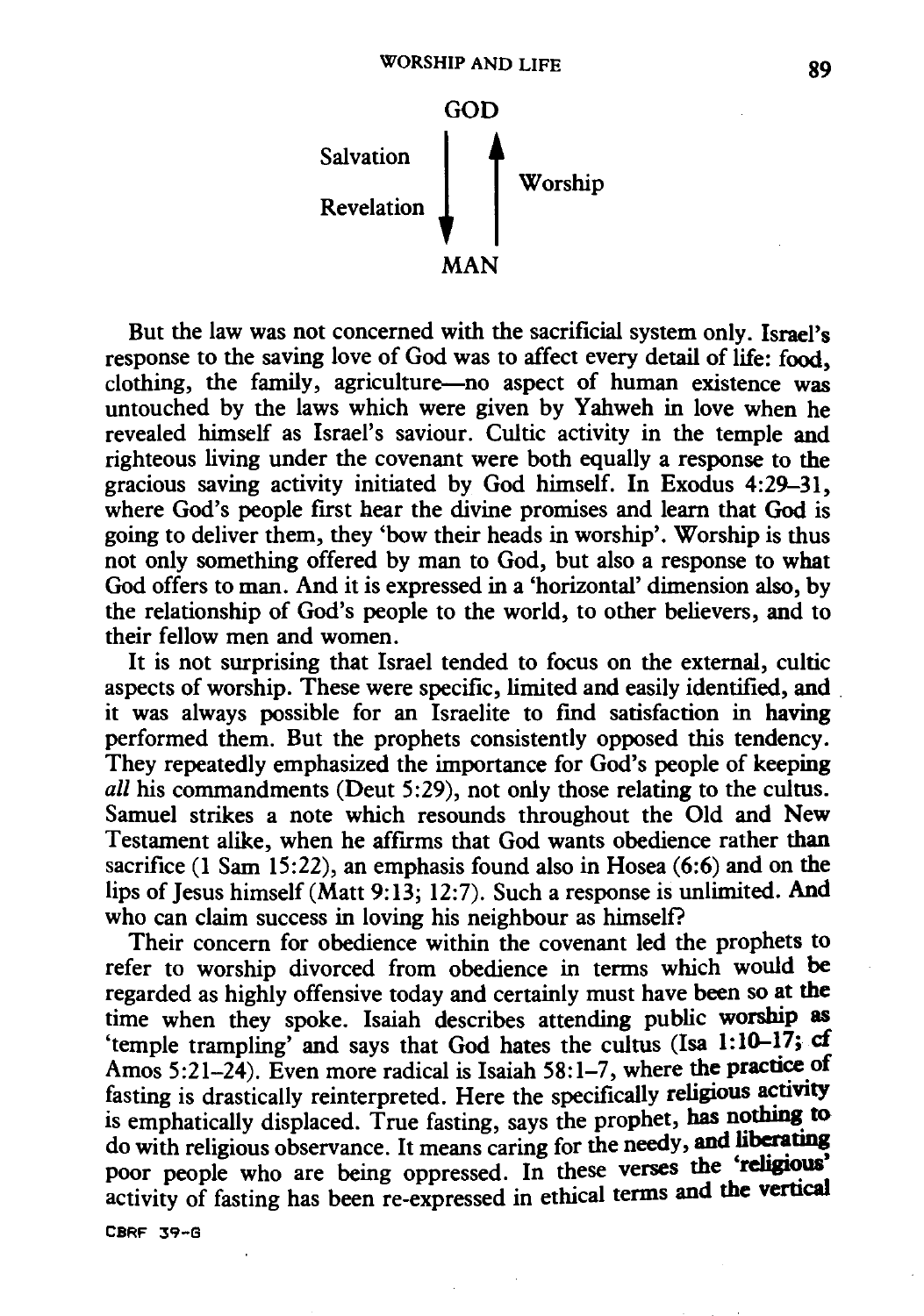Godward aspect appears to have all but vanished in a process that has been described as 'desacralization'. Similarly, Jeremiah desacralizes circumcision (Jer 9:25[). Paul makes the same point in Romans 2:29. In the same way, Jeremiah 22:16 identifies 'knowing God' with ensuring that fair treatment is given to the poor and needy.

Even sacrificial worship is subjected to this desacralizing process. In New Testament times, the writer to the Hebrews saw clearly that animal sacrifices could never atone for sin, even though they had been divinely ordained (10:4-6). The reason why the self-offering of Christ could achieve what the blood of bulls and goats was powerless to bring about was that Christ surrendered his will to the service of God (10:7-9), which they could never do. It was in this way that Christ fulfilled the inadequate cultus of the Old Testament.

But the Old Testament sacrificial system had been recognized as inadequate even by worshippers who identified with it.

The sacrifices of God are a broken spirit; A broken and a contrite heart, 0 God thou wilt not despise. (Psa 51:17).

Here is desacralization of an extreme kind. When a sinner stands face to face with God, there is nothing to be achieved by offering sacrifice. Indeed, God is not really interested in receiving it. The only appropriate response is a personal one, coming from deep within the worshipper himself, expressed in personal repentance and, by implication, in the obedience which flows from repentance.

But, in spite of the prophetic tradition which seems to devalue the cultus and to re-express such activities as fasting and Sabbath keeping in terms of love to the neighbour, the 'vertical' element in worship has not totally disappeared. In what Isaiah 58 says about fasting, in the reinterpretation of circumcision offered by Jeremiah and Paul, and in the moving cry of Psalm 51, we find a realization that individuals can offer God their penitence, their self-mortification, and their deeds of love-in worship.

A response of this kind took on new significance after the destruction of Jerusalem by the Babylonians. Jews who were exiled from Jerusalem were no longer able to offer sacrifices in the place and manner that God had appointed. But the worship of individual response and obedience was still possible, and centuries later Jesus himself sanctioned it when he spoke of both prayer and alsmgiving as being directed toward 'your Father in heaven' (Matt 6:4-6).

Synagogue worship was, indeed, largely desacralized. The rabbi had no cultic role. The only sacred object in the synagogue was the scroll of the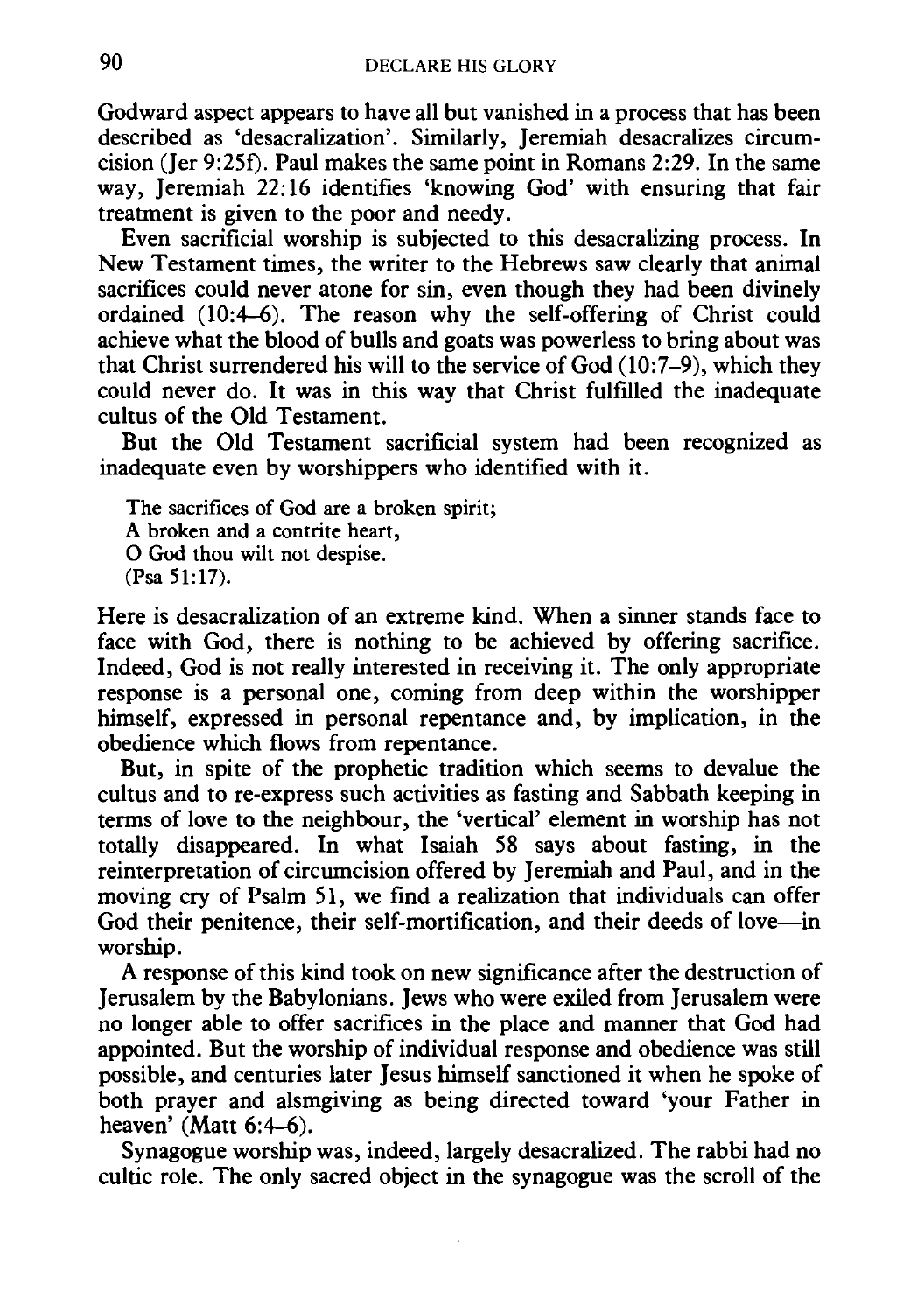law, to obey which was to worship God. Yet even in this context, religiosity and perverted devotion intruded. Jesus found it necessary to rebuke worshippers who scrupulously gave tithes of herbs but were unjust, unloving and dishonest in daily life (Matt 23:23). He condemned some who even used their religion as a pretext for disobeying the sixth commandment (Mark 7:9-12). Clearly Jesus took his place within the Old Testament prophetic tradition. Indeed, to him, the horizontal relationship was ultimately more important than the vertical. At the most sacred moment of all, he said, when the worshipper was about to place his gift on the altar of God, he was to quit the temple, leaving his gift behind him, rather than remain unreconciled to his fellow-Israelite (Matt 5:23-24).

The implication is clear. Jesus is again reinforcing the message of Hosea. God has made the downward movement of self-revelation. The response of the worshipper is to be expressed horizontally as well as vertically upwards. And the horizontal takes precedence. 'I desire mercy, not sacrifice.'

Micah 6:6-8 explicitly answers the question of what God requires from the worshipper. The prophet denies that God is interested in offerings of animals-let alone of children. What he seeks from true worshippers is expressed in words which have rich Old Testament associations. They are 'justice' and 'mercy', both of which clearly relate to relationship with other men and women. To 'walk humbly with God' implies adopting a certain way of life ('walk') which is to be characterized by 'humble submission to God'.



It would be easy to write at length about the forms of worship under the old covenant. But when we turn to the New Testament, directions about worship are conspicuous by their absence. Certainly Christians are obligated to baptize and to share a symbolic meal of bread and wine. The New Testament also makes it clear that the first Christians prayed together, sang, spoke in tongues, taught and exhorted each other and prophesied. These activities are referred to in Luke's chronicle of the Acts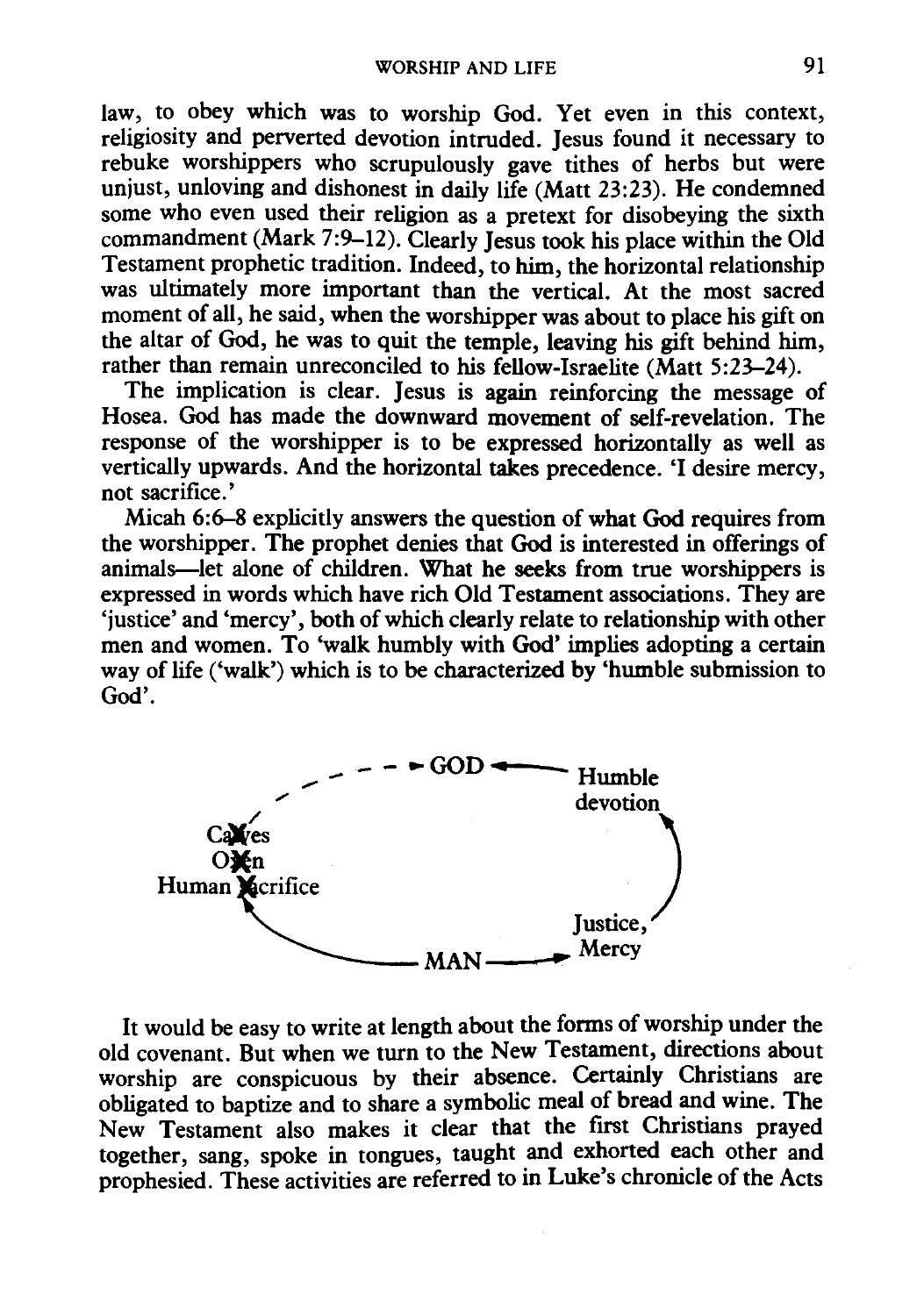of the Holy Spirit. But most of what we know about Christian worship is gleaned from the correspondence of Paul, a church-planter, who wrote at length about the subject because he was concerned to correct abuses that had become widespread in one congregation, at Corinth. (Possibly two congregations, if those interpreters are correct who think that in the background to 1 Timothy we can glimpse the gnosticizing and liberated women of Ephesus.)

This is a remarkable state of affairs and for many Christians a disquieting one. Even during the decades following the completion of the New Testament, church leaders did what they could to establish rules for the conduct of Christian worship. But such attempts are foreign to the spirit of the New Testament itself. Equally alien are more recent efforts emanating from Rome, Wittenberg, Geneva, and Plymouth. An unbiased reading of the canonical documents of the Christian faith will lead us to conclude, with dismay or delight, that God is really not very interested in the externals of worship. In this connection, it is surely significant that when the Samaritan woman asked Jesus where worship should be conducted, she was told that the place was irrelevant ('neither in Jerusalem nor on Mount Gerizim') but that the one essential was that it should be 'in spirit and truth'.

All the same, there is a measure of continuity between the old covenant and the new. It is found in the typically biblical concern shown for the lifestyle of the worshippers. How is it possible, Paul asks, for someone who has been baptized and incorporated into the body of Christ, to unite the members of Christ with those of a prostitute (1 Cor 6:15)? He warns his hearers that baptism and a place at the Lord's table will not in themselves act as a safeguard against disasters such as overtook God's people of the old covenant when they disobeyed him (1 Cor 10:1-14). The Holy Spirit did not lead Paul to give any instructions about who was to preside at the Lord's Supper, or what words are to be spoken over the bread and wine. Instead, we are left with the solemn warning that we profane the ordinance if we are guilty of loveless behaviour to fellow members of Christ's body  $(1 \text{ Cor } 11:18, 21, 29)$ .

As for baptism, not only does the New Testament give no detailed instructions about how this is to be carried out, but Paul shows remarkably little concern about whether or not he had personally baptized anybody at all at Corinth  $(1$  Cor  $1:14-17)$ .

In addition to this lack of detailed instruction about the ordinances of the new covenant, the New Testament shows little concern about the assortment of behaviours and emotions that we commonly refer to as worship. We can scarcely doubt that members of the early communities experienced awe, adoration, penitence, joy and other emotions associated with worship, when they met together. But as Howard Marshall has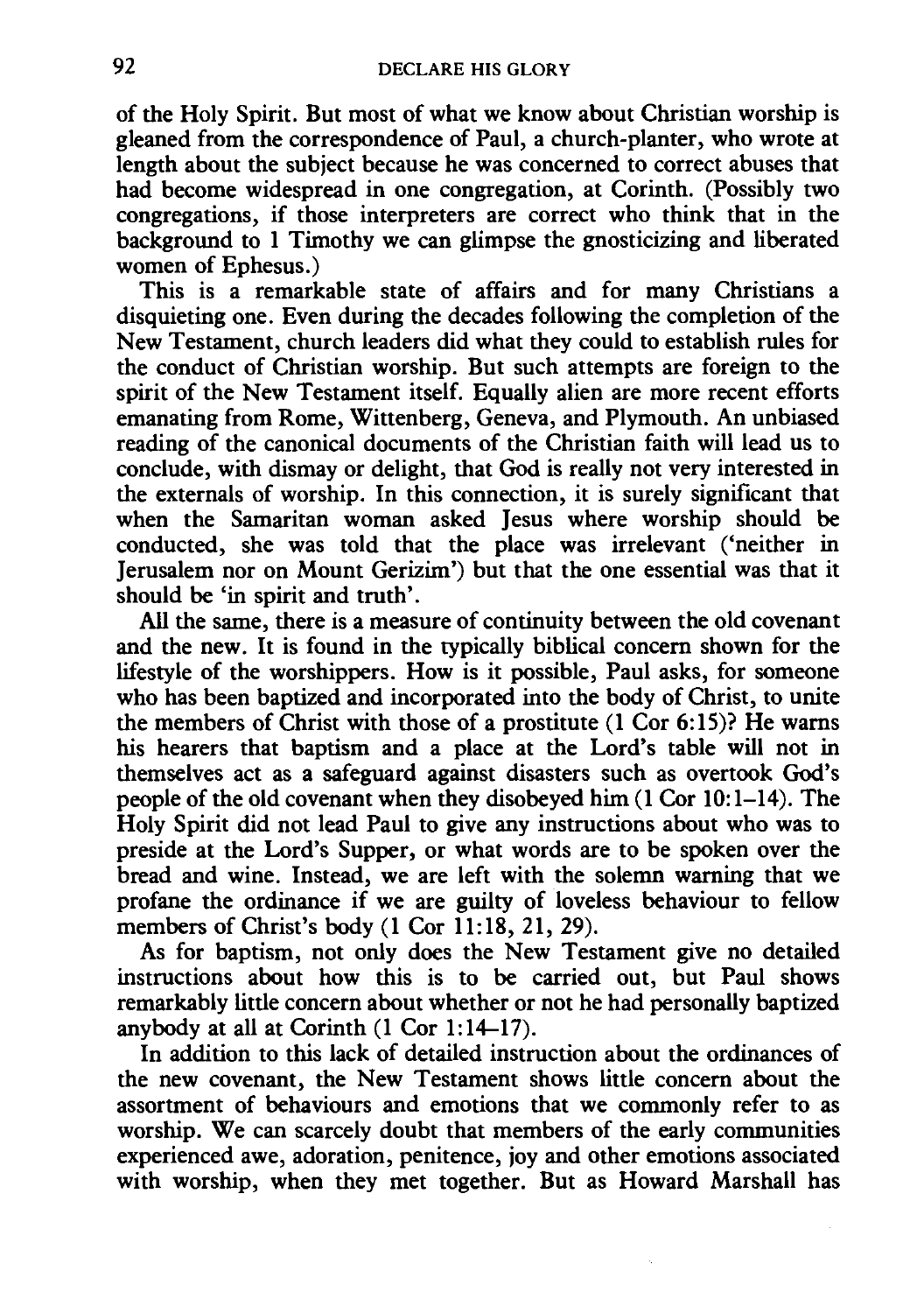pointed out in a challenging article,2 the New Testament rarely portrays the church as engaging in what we have come to think of as typically 'worship' activity. It may be a good thing to conduct a solemn eucharist, whether this ends with the notices for the coming week or with *lte, missa est*, or to listen to a protracted sermon or to enjoy a celebration of charismatic praise---but we shall find none of these prescribed or even described in the New Testament.

So what guidance does the New Testament give us about the motifs underlying worship? In the first instance, we shall look at the distinctively Christian observance of the Lord's Supper. Second, we shall examine the New Testament use of some words which have special significance for the acivity of worship.

For many Christians, the Lord's Supper provides above all an opportunity for individual communion with the Lord.

Here,  $O$  my Lord, I see thee face to face  $\ldots$ 

The daily concerns of suffering and sinful humanity are to be shut out.

Here from the world we turn, Jesus to seek . . .

Even where there is an emphasis upon fellowship it excludes those who are not believers:

Shut in with thee, far far above The restless world that wars below . . .

Admittedly such an understanding may lead to the Lord's Supper being perceived as a means of gaining strength for service in the world. There is a beautiful communion hymn based on the Liturgy of Malabar which sounds this note:

Strengthen for service, Lord, the hands That holy things have taken . . .

But to stop at this point is to come short of acknowledging the very close link which is apparent between the ordinance of the Lord's Supper and everyday life. The bread and wine themselves, for example, speak of daily reality. More precisely, perhaps, we should say that they will have done so in their original life setting. Unfortunately, port-style wine has its own rather different connotations in Western cultures, and the use of elaborate goblets and platters further distances the event from normal experience. Even so a loaf of ordinary leavened bread is adequate to evoke that flesh which Jesus said his disciples must chew (John 6:53-56, Greek). In the Lord's Supper we celebrate a saviour who became flesh, and in biblical terms it is precisely 'flesh' which unites us all in the bundle of life. 'All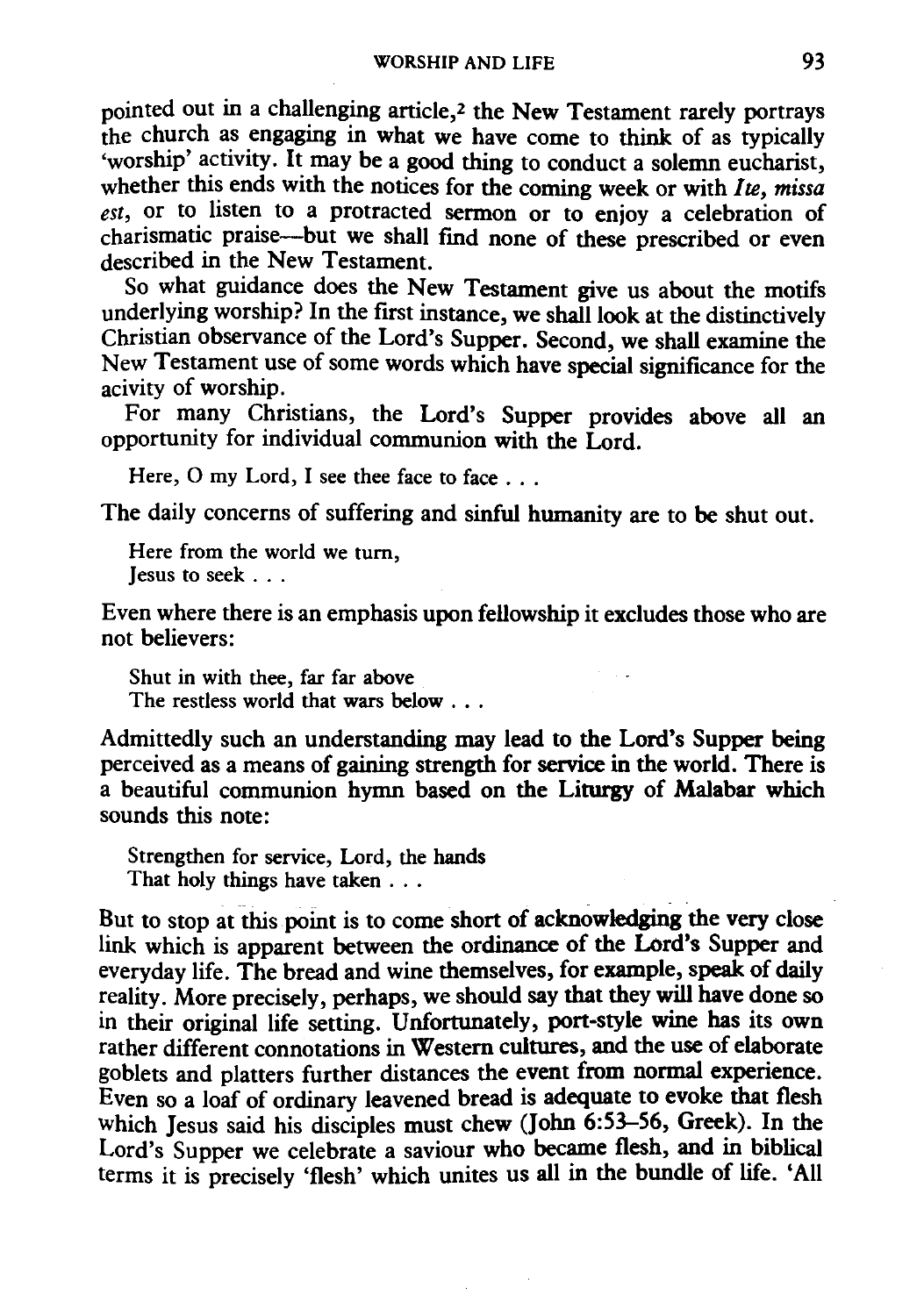flesh', is the biblical term for humankind, even for the whole world of living beings (Gen 7:21-22). Nothing could be more 'down to earth' than the incarnation, or the sacrament that symbolizes it.

One loaf, one body-when they give each other the peace during the Eucharist, Christians affirm the basically horizontal thrust of the supper, and this, as we have seen, is prominent in Paul's teaching about the Breaking of Bread. Indeed, he repeatedly emphasizes in what he says about worship, that everything done when the community meets together must be tested by whether it builds up the body. Intense spiritual experience accompanying tongues-speaking is disvalued in this context-Christians do not meet together with a view to individual self-edification. Mutual concern one for another is to be the hallmark of Christian worship as of Christian living. (1 Cor 14:3-5, 17 .)

The cup saying is explicitly linked to the forgiveness of sins. No doubt the self-offering of Jesus on the cross was an act of obedience to the father, fulfilling the burnt-offering element in the Old Testament cultus, but at the Lord's Supper we are reminded, not of this, but of the fact that his blood was shed in order to secure forgiveness for sinful men and women. In view of this, it is difficult to argue, as some have done, that 'worship is more important than evangelism'.

It is doubtful whether there should ever be a celebration of the supper without a prayer for the preaching of the gospel which it portrays so powerfully.

Not only is the Saviour's blood covenant blood, 'shed for the forgiveness of sins'. It is also offered to the worshippers with the injunction, 'Drink of it, all of you'. The most basic imperative of the gospel of forgiveness is a horizontal one. How can Christians look up to heaven and give thanks for the forgiveness of their sins while refusing to look around at the brothers and sisters (even their own husbands or wives) whom they are unwilling to forgive for the sins-real or imaginery-that they have committed against them?

'God so loved the world that he gave . . . ' Some religious traditions seek to shut the world out of the upper room, but the bread and the wine will not be silenced. Christ's people, confronted by the symbols of God's love for a ruined world, must inevitably think of its anguish and desperate need. After all, to take the elements in Christ's name means that we commit ourselves to the mission that motivated the Son of God, the Divine Image, to take the form of a servant, and led him first to Bethlehem and then to Calvary. The word sacrament was used of a Roman soldier's oath of allegiance, and when we reaffirm our new covenant commitment to the Lord Jesus, we commit ourselves also to a life of service, self-giving, and sacrificial peacemaking.

This theology of the cross leads-or drives-us into the world. It is a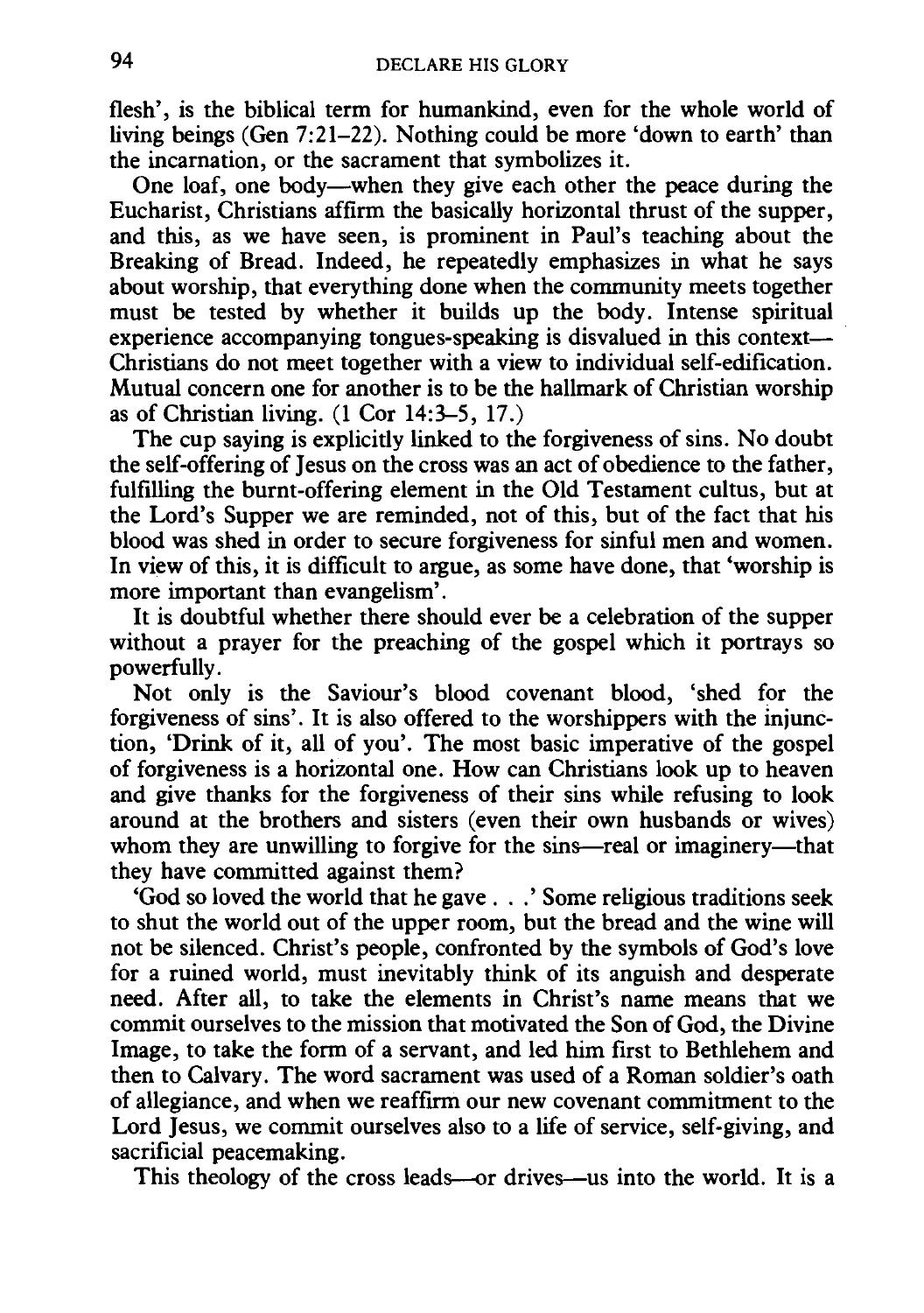false theology of glory that focuses exclusively on personal communion with the ascended Christ. Ben Patterson, a Presbyterian minister in Orange County, California, comments: 'Historically the more Christians focus on experiencing the presence of God, the less interested they are in the poor and the hungry.' He continues, referring to the prosperityorientated charismatic spirituality that is fashionable today: 'People in these new churches are experiencing all these wonderful things and they are into diet and health and prosperity, but there is no concern for justice'. Amos and Isaiah would have recognized the symptoms of a disease which blights the worship of Brethren, Catholic and Charismatic alike.

This reluctance to relate the experience of worship to human need is remarkable, in view of the way that the circumstances of the Saviour's death evoke human suffering. Doublecrossed by his friend, rejected by his own people, a political prisoner subjected to dubious judicial proceedings, weakened by torture, stripped naked, hungry and thirsty, dying a solitary death, the person of the crucified Christ brings before worshippers the plight of millions in the world today. But human suffering in the world today is not the whole story.

The Lord's Supper is intended to help us focus on a glorious future, when we will drink with the Lord in the kingdom (Luke 22: 18). A right interpretation of the New Testament sees this kingdom as already present wherever Jesus is acknowledged as Lord, although its full manifestation is not yet. We are the children of the kingdom, pledged to the life of the new age and living out its hope, its challenge and its compassion for the poor. For some Christians, however, 'my Father's Kingdom' refers to a heavenly realm having no connection with what happens on earth.

A defective theology has too often been responsible for excluding from the Lord's Supper any thought of our suffering world. Wherever Christians believe that heaven is for the church and the earth is for Israel, they will be in danger of closing their eyes to human need and of turning away from the kingdom challenge of the Lord's Supper. As we have already noted, the New Testament contains little detailed information about Christian workship. This apparent indifference to times, places and rituals is not surprising in view of our Lord's attitude. In the words of J S McEwen:4

The principle laid down by Jesus is that of the complete relativity of the external form of worship. Any form or rule is good which is proved by experience to be an aid to that worship which is in spirit and in truth. A further consequence of Jesus' teaching is that the barrier between sacred and secular. worship and daily living, crumbles away. Since worship means the service of God, and this in turn implies loving one's neighbour, it follows that every kindly act performed in this spirit and intention is an act of worship (Matt 25:34-40; Jas 1:27).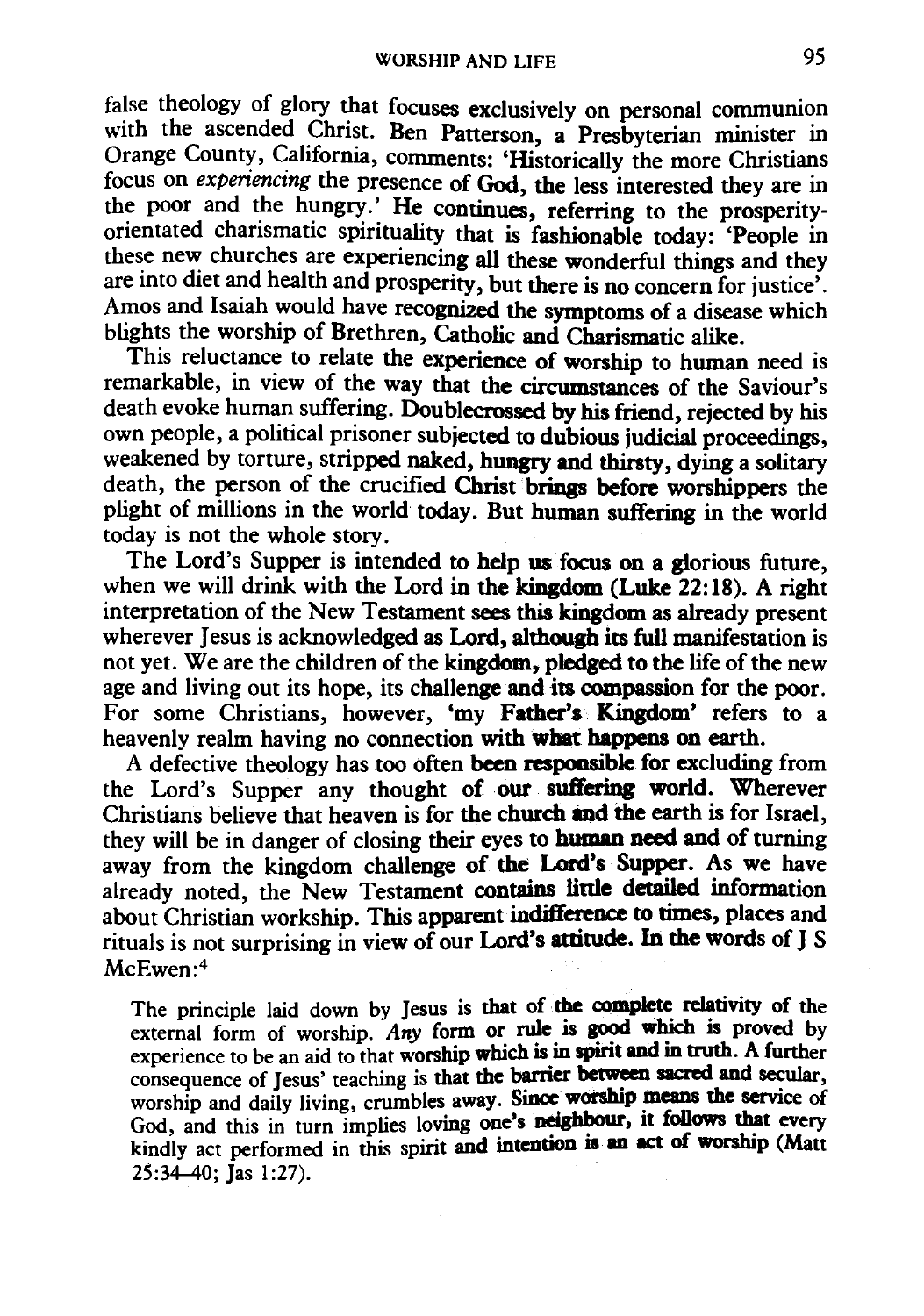What McEwen says about the disappearance of the barrier between sacred and secular, worship and daily living certainly corresponds to what we find in Paul. The implications of Romans 12:1, for example, are immense. At this point in the epistle, Paul has ended his account of God's saving purposes for the world and for Israel with a doxology expressing awe and worship (11:33-36). Now he demands a response from his hearers: they must surrender their lives to the God who has saved them. The word he uses, however, is not 'lives', but 'bodies' and he goes on to describe such self-surrender as a living sacrifice, their 'spiritual worship' (RSV). 'The language throughout this clause', writes  $\tilde{C}$  K Barrett,<sup>5</sup> 'is sacrificial; not only the word "sacrifice" itself, but also "offer", "holy", and "well-pleasing" are technical terms.' Nor is this the only occasion when the New Testament describes the actions of Christians in terms of sacrifice. The faith of the Philippians is a sacrifice (Phil  $2:17$ ); so is the gift they sent to Paul (Phil 4:18); doing good to others (Heb 13:16); praise (Heb 13: 15); all may perhaps be included in the 'spiritual sacrifices' of 1 Peter 2:5.

In 1 Peter 2:5, Peter speaks of the offerings made by the church, but does not specify precisely what are the 'spiritual sacrifices' which the holy Christian priesthood should bring. In a very helpful contribution to a volume edited by D Carson, *The Church in the Bible and the World,*  (Paternoster, 1987), Russell P Shedd quotes L Goppelt: 'They are not physically acts that are carried out in obedience to the letter, but Spiritinspired surrender to all kinds of service.'

The self-offering enjoined upon Christians in Romans 12:1 is described as a *logiken latreian.* Originally used of hired service, *latreia* and the associated verb *latreuo* are used in the New Testament of worshipping God. The best interpretation of *logikos* here is probably that of Cranfield, who sees the word as implying a response based on a right understanding of the gospel and salvation.

All the same, it is apparent that Paul did not intend to reduce Christian worship to life in the Spirit, rejecting all external forms. Recognising this leaves us with the question of whether the language of Romans 12:1 may not simply be figurative. After all, even today, in a world where religious sacrifice is largely a thing of the past, we still use the term metaphorically. 'It was a real sacrifice', we say, 'when Smith gave up a summer holiday to care for a sick neighbour.' In such a context, the term has no religious significance for us. Did it have such a significance for Paul?

There are two reasons for thinking that it had. One is that Paul lived in a world where sacrifice was very much a physical and literal reality. In this setting, to say that money sent to him for Christ's sake or good deeds by Christians were sacrifices was more than metaphor. His use of cultic imagery (see the quotation from C K Barrett above) reinforces this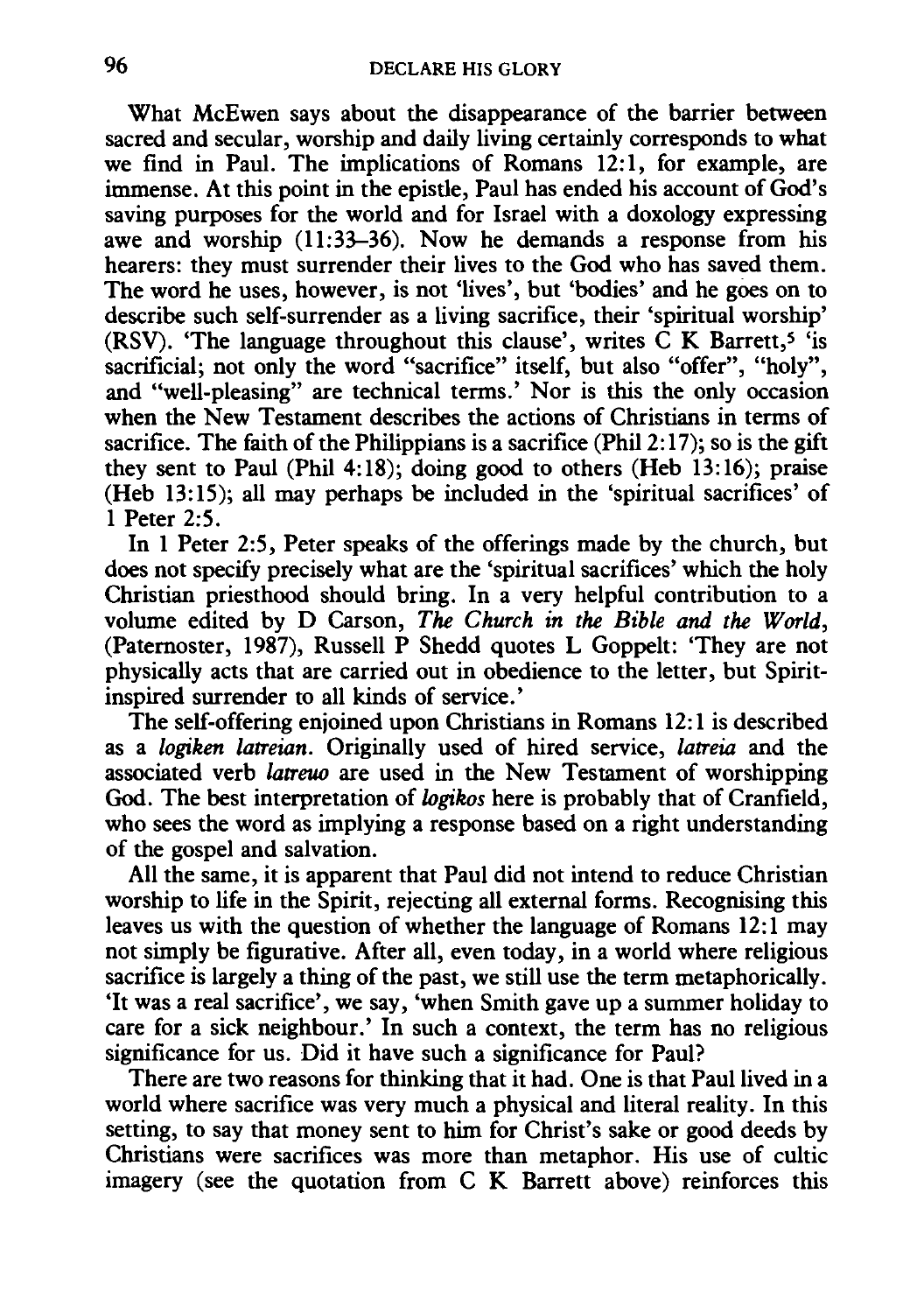conclusion. So does the use of the word *latreia,* as may be seen from its occurrence in Romans 9:4; Hebrews 9:1. Paul seems to have believed that, for the Christian, worship and life are not separate entities, related to each other less or more closely. He stands in the Old Testament prophetic tradition reaffirmed by Jesus, asserting that for God's people life and worship must be coterminous. Horatius Bonar had the same vision when he sought:

Praise in the common things of life, Its goings out and in; Praise in each duty and each deed, However small and mean ... So shall no hour of day or night From sacredness be free; But all my life, in every step, Be fellowship with thee.

Shedd sees the traditional lists of admonitions to wives, husbands, children, parents and slaves, so often found in Paul's letters, as

a remarkable illustration . . . of what Paul meant by the sacrifice of the whole of life to God. Christians in bondage are urged not to offer "eyeservice" to please their masters. On the contrary they must consider themselves as slaves of Christ, serving him ''with sincerity of heart, fearing the Lord" (Col 3:22; cf Eph 6:5-7). This language borders on the cultic. All Christians are encouraged to sing in their hearts to God (Eph 5:19; Col 3:16). Slaves are to work heartily, as if they were offering their service as a sacrifice to the Lord (rather than begrudging their unpaid labour). Though these sacrifices of body, praise and good deeds may seem remarkably mundane, they are well-pleasing to God. Extraordinary acts of piety, through self-affliction or ascetic abstinence, are not encouraged (Col2: 16-23). What counts is love of God and neighbours. Without such genuine love, self-immolation is quite worthless (1 Cor 13:3).

If we are justified in understanding Romans 12:1 as being more than a 'mere' metaphor, we may also cite other places where Paul seems to apply the language of worship to activities which are in no way concerned with cultic activity. In Philippians 2:17, Paul's death is regarded as a *drinkoffering,* to be poured out upon the *sacrifice* of the Philippians' faith. In Philippians 2:25, Epaphras was the *minister* who by bringing their gifts to Paul, provided him with a *ministry* which they could not supply. In 2 Corinthians 9:12 gifts for the poor of Jerusalem are a *service*, and in Romans 15:16 proclaiming the good news is a *priestly duty* (NIV). In several cases the word used is one of the forms of *leitourgeo.* Although the noun can be used of secular rulers who do not act consciously as servants of God yet discharge their functions which are an ordinance of God (Rom 13:6), the word has powerful associations with worship. We may cite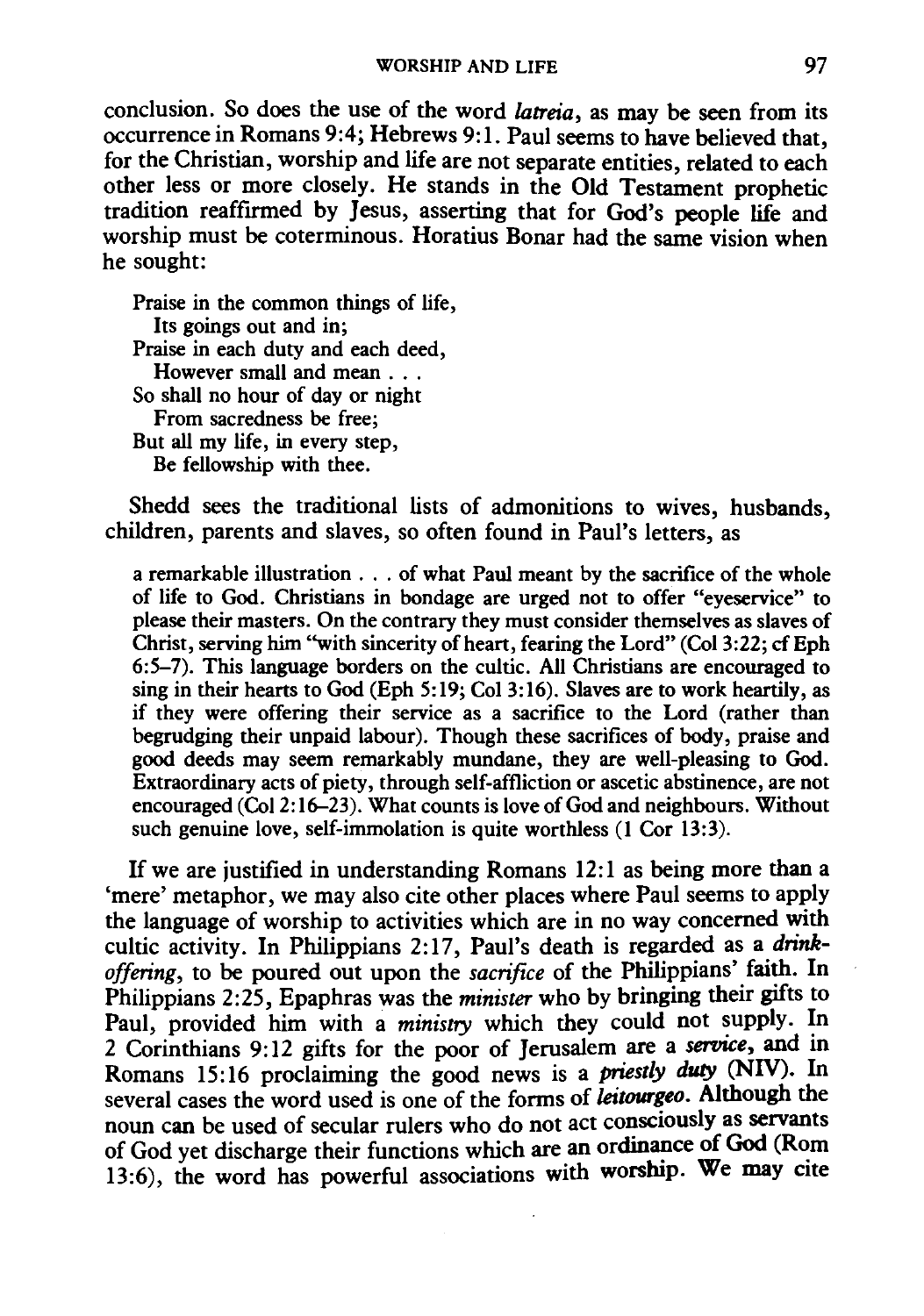Hebrews 10:11, referring to the service of priests and Levites under the law, and also Acts 13:2, where it is used of the period of prayer and worship by the church leaders at Antioch preceding the setting aside of Saul and Barnabas.

When we look at Christian sacrifice and the universal priesthood of the church from the viewpoint of the New Testament, it is clear that these have become integral aspects of any Christian definition of worship. 'Like a flowing spring', writes Shedd, 'a continuously renewed fellowship with him who sacrificed himself unreservedly for the church ought to motivate all who worship to bring God's saving solution to the world's desperate need.' He quotes H Berkhof, who speaks of worship as:

an antiphonal event in which, to the one side, God comes to us in such elements as proclamation of grace, command, Scripture reading, preaching, meal, and benediction; and in which to the other side we come before God with our confession of sin, litany of praise, profession of faith, prayers and intercessions, gifts for his work in the church and in the world, and hymns of humiliation and adoration, of praise and petition.

Shedd comments that 'such familiar exercises in worship are not worthy of him who lived his *whole* life for us, unless the members voluntarily choose to respond attitudinally in a manner that moves them joyfully to offer *all* of their actions and service on the altar of sacrifice'. The closing paragraphs of Shedd's study, which came to my attention only after I had begun work on this essay, express very clearly what the Bible has to say about the relationship between worship and life.

The average congregation, with its facile, traditional approach to worship, sees a duty to perform in the acting out of the liturgy as though that were the sum of the *leitourgia* (priestly service) the New Testament priesthood is invited to bring to God. Once the hour of service has ended the Christian feels free to sink back into the neutral ('secular') routine of daily living in the world. I have no desire to denigrate the significance of repeated worship services, but the New Testament surely challenges us all to recapture the totality of its conception of worship. All thoughts, words and deeds should be performed as worship because the Lamb is 'worthy to receive power and wealth and wisdom and strength and honour and glory and blessing' (Rev 5:12). The sevenfold offering, which the innumerable angelic hosts proclaim the slain Lamb is worthy to receive, can be given in reality only by the redeemed on earth. For his honour, glory and blessing, we speak, write, work, play, eat and sleep, for he is worthy of all of the life power that pulsates within us.

The public gatherings of the church ought to have this objective in constant view. Her members should be stimulated, even as they participate in the liturgy, to practice actions of love and good deeds (Hebrew 10:24). Together or scattered, the church should be a glorifying community. Only such two-faceted worship is worthy of him who gave himself for the church with the intention of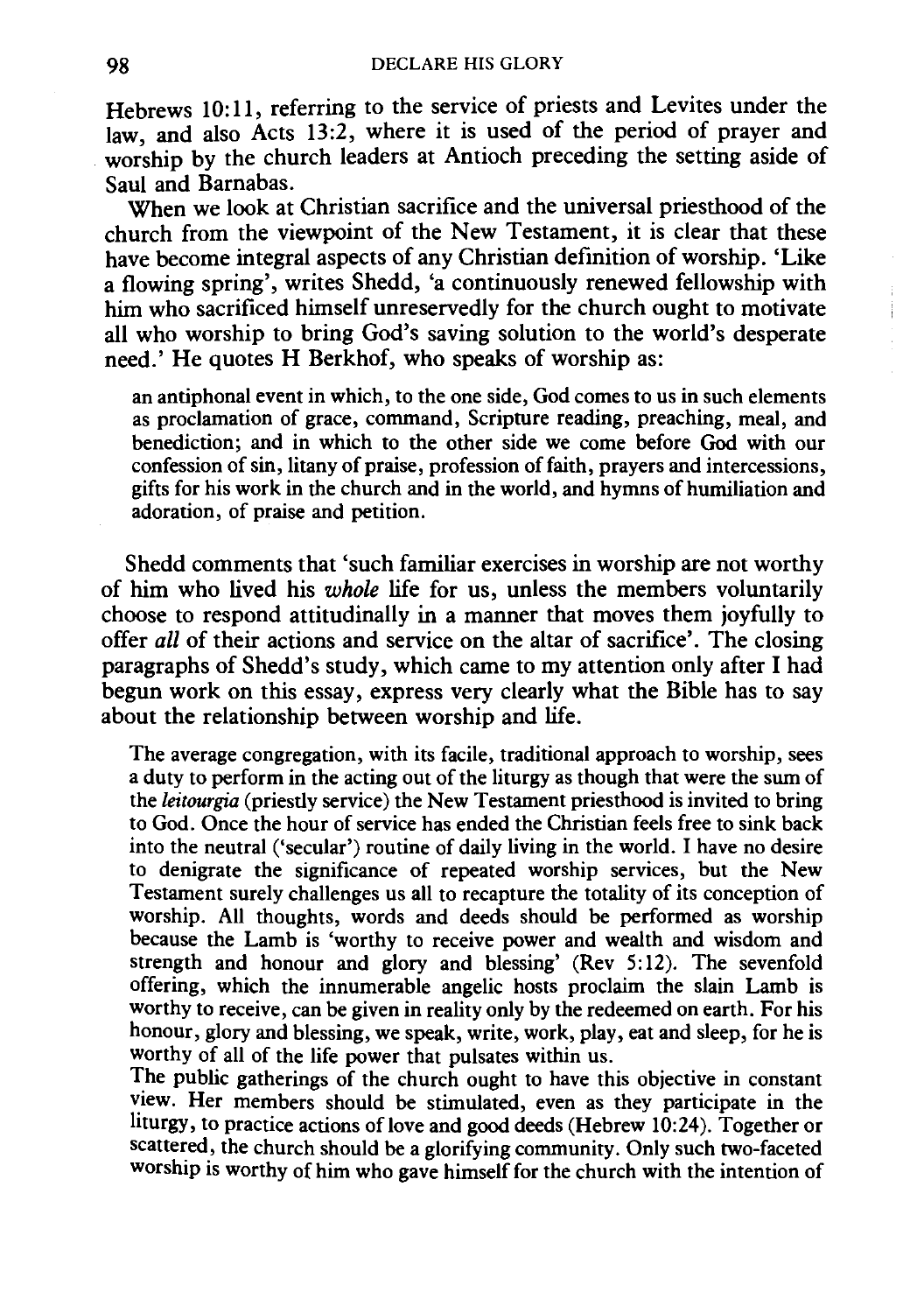securing her perfection (Eph 5:27). For we are not our own, but have been bought with a price (1 Cor 6:20), meaning that Christians have as much free time as slaves! 'Therefore whether you eat or drink or whatever you do, do everything for the glory of God' (1 Cor 10:31).

Footnotes

- 1 SCM 1972
- 2 *Churchman* 99:3, 1985, 216-229.
- 3 *Wittenberg Door,* No 19, p 18.
- 4 *A Theological Wordbook of the Bible* (SCM, 1950) 288.
- *5 The Epistle to the Romans* (A & C Black, 1957).
- 6 *Romans* (T & T Clark, 1980) 2.604f.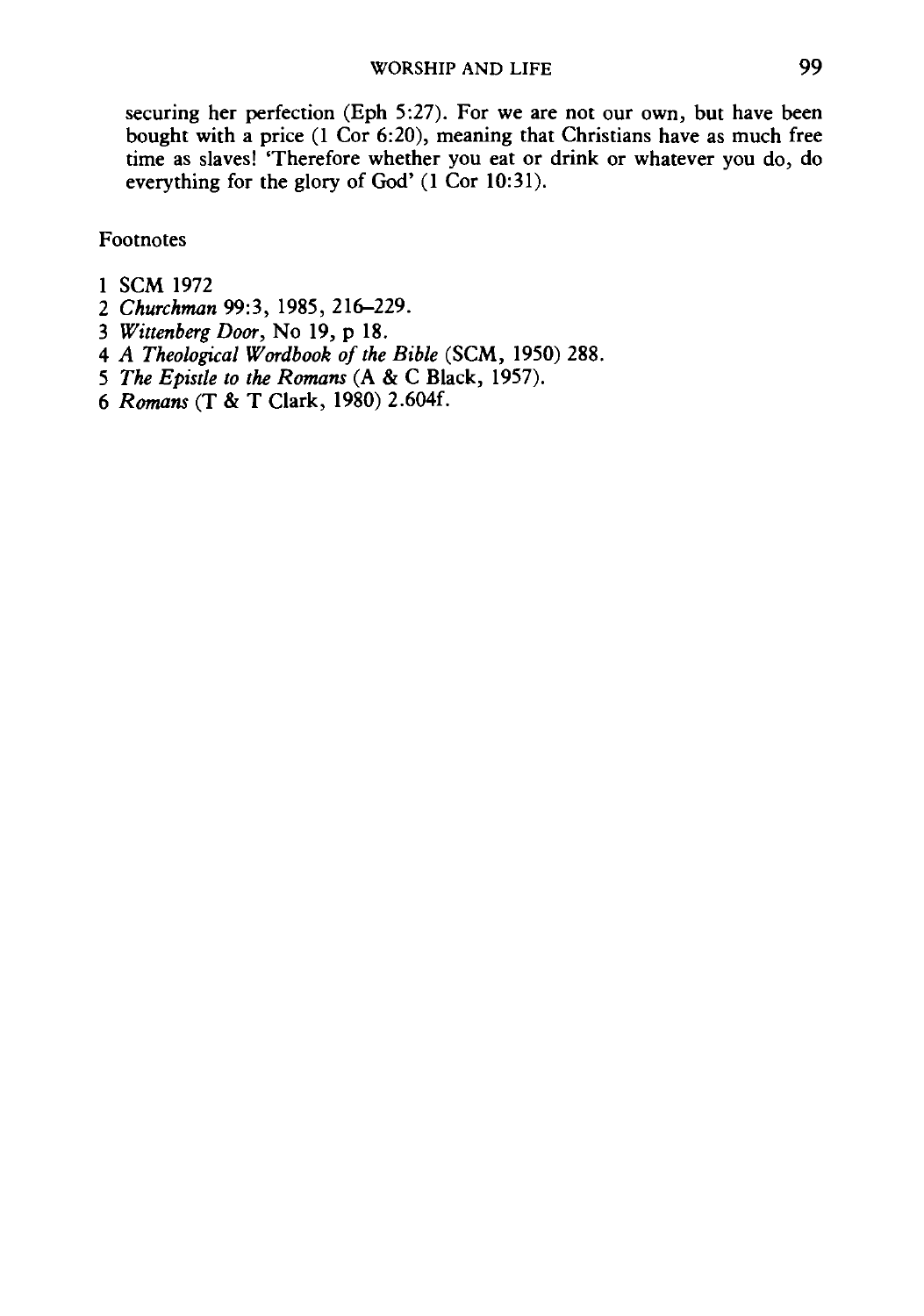# **BIBLIOGRAPHY**

#### BIBLICAL

- Beckwith, R T 'The Daily and Weekly Worship of the Primitive Church', *Evangelical Ouarterly LVI, Nos 2/3 (1984) 65-80, 139-158.*
- Brown, C (ed) *The New International Dictionary of New Testament Theology*  (Paternoster 1975-8), arts 'Serve . . . worship' (III.544-553); 'Prayer  $\ldots$  worship' (II.855-886).
- Buttrick, G A (ed) *The Interpreter's Dictionary of the Bible* (Abingdon 1962), arts 'Worship in the  $\overline{OT}$ ' (IV.879–883); 'Worship in NT Times, Christian' (IV.883-894); 'Worship in NT Times, Jewish' (IV.894-903).

Cullmann, O *Early Christian Worship* (SCM 1953).

- Delling, G *Worship in the New Testament* (DLT 1962).
- Edersheim, A *The Temple: Its ministry* & *services as they were at the time of Jesus Christ* (Clarke repr 1959).
- Hahn, F The Worship of the Early Church (Fortress 1973).
- Lewis C S *Reflections on the Psalms* (Bles 1958).
- Macdonald A B *Christian Worship in the Primitive Church* (Clark 1934).
- Marshall I H 'How far did the early Christians *worship* God?', *Churchman*  99.3 (1985) 216-229.
- Martin R P *Worship in the Early Church* (MMS 1964/Eerdmans 1974).
- Moule, C F D *Worship in the New Testament* (Grove Liturgical Studies Nos 12/13, 1977/8).
- Ringgren, H *The Faith of the Psalmists* (SCM 1963).
- Rowley, H H *Worship in Ancient Israel* (SPCK 1967).
- Trentham, CA 'Worship in the Bible', *The Broadman Bible Commentary*  (Marshalls 1973) 12. 363-372.
- Vaux, R de *Ancient Israel: Its Life and Institutions* (DLT 1961).
- Westermann, C The Praise of God in the Psalms (Epworth 1966).

#### GENERAL

Abba, R *Principles of Christian Worship* (OUP 1977). Anderson, J *Worship the Lord* (IVP 1980).